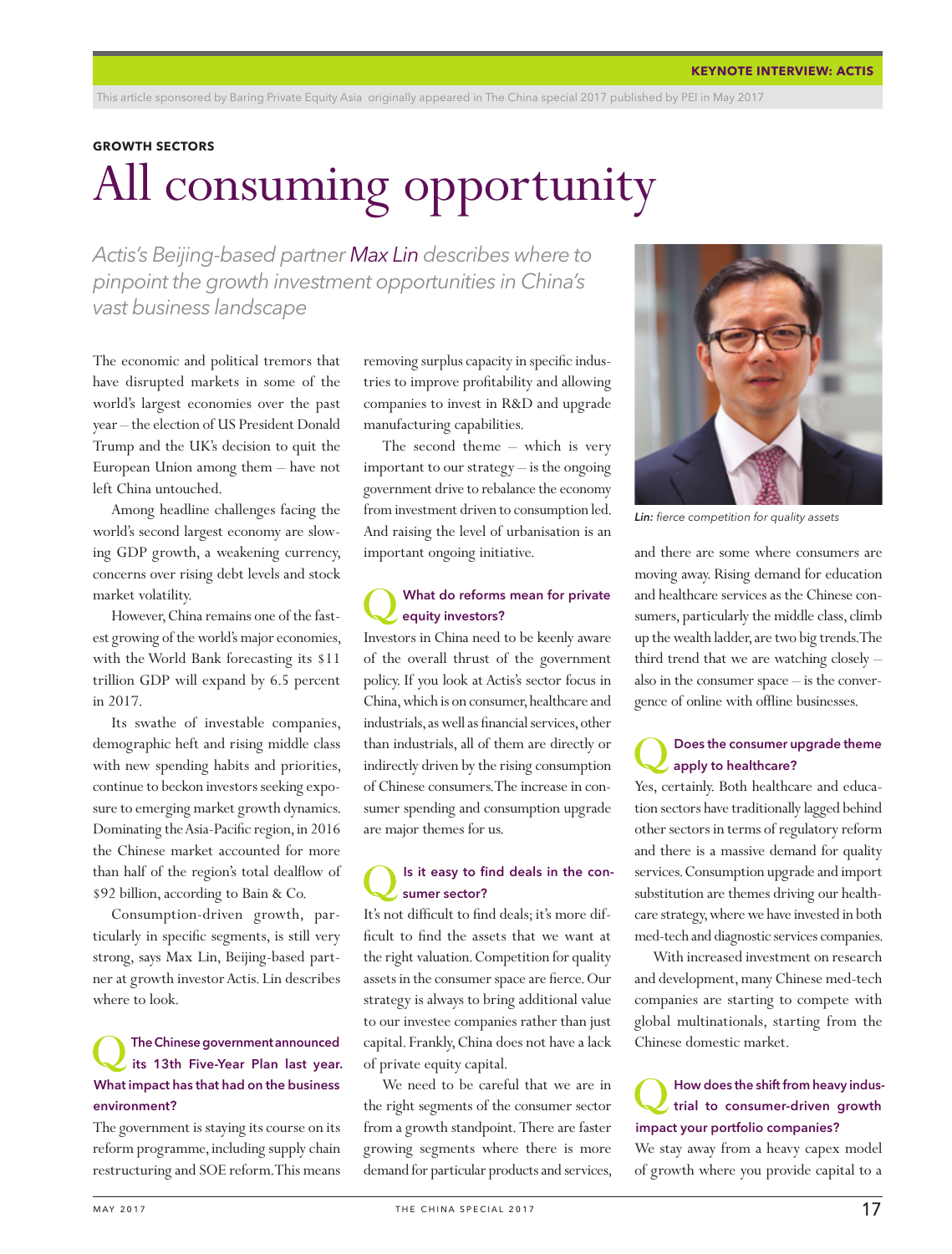#### **KEYNOTE INTERVIEW: ACTIS**

This article sponsored by Actis originally appeared in The China special 2017 published by PEI in May 2017

company to build a new factory. That sort of growth is over.

We are looking at manufacturing companies that present significant barriers to entry to their competitors. Last year we invested in fabric design and manufacturing company RGB Textile Printing & Dyeing Company. Typically you wouldn't say this segment presented strong barriers to entry, but in this case the company's design capability, its library of tens of thousands of designs that cater to their particular markets, and its reputation in the supply chain allow the company to compete effectively.

#### Actis has a watching brief on Chinese financial services — have you invested yet?

We are actively looking at the sector, particularly where historically Actis has been strong and where we believe Actis can bring value add to our portfolio companies, such as in the payments segment.

Some emerging markets have a reputation for slow deal execution. How easy is it to complete a deal in China? It depends on the situation and the structure you're looking for. Typically, in our deals, once we make a decision, it's not that difficult to complete the deal. We interact with entrepreneurs, founders and management teams and the difficult and the timeconsuming part usually takes place at the beginning of the deal, particularly if it's a proprietary deal, where we identify our value addition to the company, and design and negotiate a deal structure that works for both parties. The time-consuming part is not the documentation.

#### Do Chinese entrepreneurs understand the value GPs can bring?

Not always. China is a big place and there are a variety of entrepreneurs. It depends on whether a sector attracts private equity capital or whether they have personally dealt with GPs before. Sectors such as

# Travel upgrade

*Actis took budget hotel operator Plateno on a transformational journey that mirrored changes in consumer travel preferences in China*